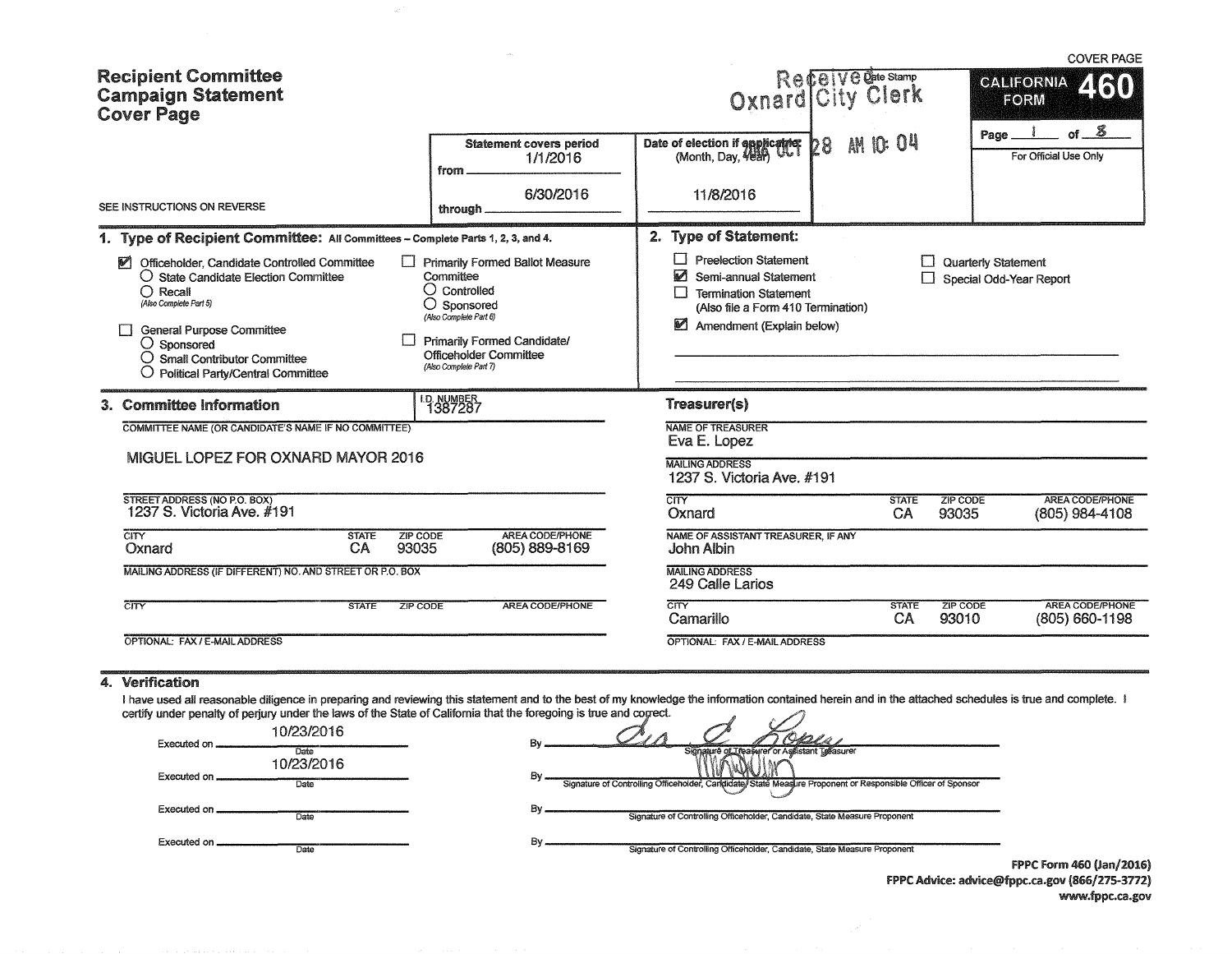

## 5. Officeholder or Candidate Controlled Committee

| NAME OF OFFICEHOLDER OR CANDIDATE                                          |                  |              |     |  |  |  |  |
|----------------------------------------------------------------------------|------------------|--------------|-----|--|--|--|--|
| MIGUEL LOPEZ FOR OXNARD MAYOR 2016                                         |                  |              |     |  |  |  |  |
| OFFICE SOUGHT OR HELD (INCLUDE LOCATION AND DISTRICT NUMBER IF APPLICABLE) |                  |              |     |  |  |  |  |
| <b>MAYOR</b>                                                               |                  |              |     |  |  |  |  |
| RESIDENTIAL/BUSINESS ADDRESS (NO. AND STREET)                              | <b>CITY</b>      | <b>STATE</b> | 7IP |  |  |  |  |
| 1237 S. Victoria Ave. #191                                                 | Oxnard, CA 93035 |              |     |  |  |  |  |

Related Committees Not Included in this Statement: List any committees not included in this statement that are controlled by you or are primarily formed to teceive contributions or make expenditures on behalf of your candidacy.

| <b>COMMITTEE NAME</b>    |                              |          | I.D. NUMBER        |                       |
|--------------------------|------------------------------|----------|--------------------|-----------------------|
|                          |                              |          |                    |                       |
| NAME OF TREASURER        |                              |          |                    | CONTROLLED COMMITTEE? |
|                          |                              |          | I TYES             | $\square$ NO          |
| <b>COMMITTEE ADDRESS</b> | STREET ADDRESS (NO P.O. BOX) |          |                    |                       |
|                          |                              |          |                    |                       |
| CITY                     | <b>STATE</b>                 | ZIP CODE |                    | AREA CODE/PHONE       |
|                          |                              |          |                    |                       |
| <b>COMMITTEE NAME</b>    |                              |          | <b>I.D. NUMBER</b> |                       |
|                          |                              |          |                    |                       |
|                          |                              |          |                    |                       |
| NAME OF TREASURER        |                              |          |                    | CONTROLLED COMMITTEE? |
|                          |                              |          | $\Box$ YES         | I I NO                |
| <b>COMMITTEE ADDRESS</b> | STREET ADDRESS (NO P.O. BOX) |          |                    |                       |
|                          |                              |          |                    |                       |
| <b>CITY</b>              | <b>STATE</b>                 | ZIP CODE |                    | AREA CODE/PHONE       |

## 6. Primarily Formed Ballot Measure Committee

NAME OF BALLOT MEASURE

| BALLOT NO. OR LETTER | <b>JURISDICTION</b> | <b>SUPPORT</b><br>OPPOSE |
|----------------------|---------------------|--------------------------|
|----------------------|---------------------|--------------------------|

ldentify the controlling officeholder, candidate, or state measure proponent, if any.

NAME OF OFFICEHOLDER, CANDIDATE, OR PROPONENT

| OFFICE SOUGHT OR HELD |  | I DISTRICT NO. IF ANY |  |
|-----------------------|--|-----------------------|--|
|                       |  |                       |  |

1. Primarily formed Candidate/Officeholder Committee List names of officeholder(s) or candidate(s) for which this committee is primarily formed.

| NAME OF OFFICEHOLDER OR CANDIDATE | OFFICE SOUGHT OR HELD | <b>SUPPORT</b><br>OPPOSE<br>- 1 |
|-----------------------------------|-----------------------|---------------------------------|
| NAME OF OFFICEHOLDER OR CANDIDATE | OFFICE SOUGHT OR HELD | <b>SUPPORT</b><br>OPPOSE        |
| NAME OF OFFICEHOLDER OR CANDIDATE | OFFICE SOUGHT OR HELD | <b>SUPPORT</b><br>OPPOSE        |
| NAME OF OFFICEHOLDER OR CANDIDATE | OFFICE SOUGHT OR HELD | <b>SUPPORT</b><br>OPPOSE        |

Attach continuation sheets if necessary

FPPC Form 460 (Jan/2016) FPPC Advice: advice@fppc.ca.gov (866/275-3772) www.fppc.ca.gov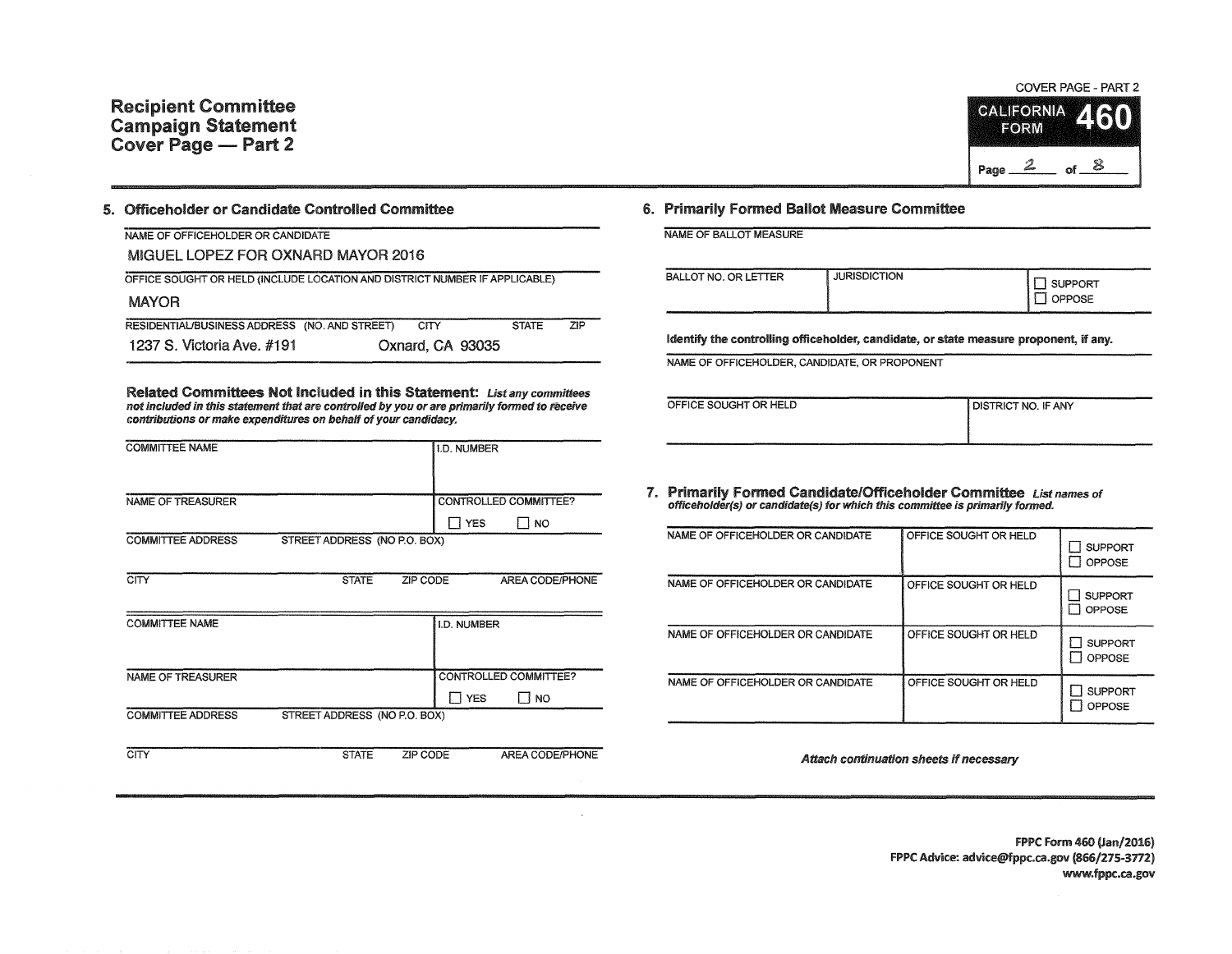| <b>Campaign Disclosure Statement</b>                                                                                                        | Amounts may be rounded                                                           |                                                                                                                                                                                                                                                                                                                                                                                             |                                                                                       | <b>SUMMARY PAGE</b>                                                                                                                                    |  |
|---------------------------------------------------------------------------------------------------------------------------------------------|----------------------------------------------------------------------------------|---------------------------------------------------------------------------------------------------------------------------------------------------------------------------------------------------------------------------------------------------------------------------------------------------------------------------------------------------------------------------------------------|---------------------------------------------------------------------------------------|--------------------------------------------------------------------------------------------------------------------------------------------------------|--|
| <b>Summary Page</b>                                                                                                                         | to whole dollars.                                                                | from $-$                                                                                                                                                                                                                                                                                                                                                                                    | <b>Statement covers period</b><br>1/1/2016                                            | <b>CALIFORNIA</b><br>460<br>FORM                                                                                                                       |  |
| SEE INSTRUCTIONS ON REVERSE                                                                                                                 |                                                                                  | through _                                                                                                                                                                                                                                                                                                                                                                                   | 6/30/2016                                                                             | $3$ of $8$<br>Page                                                                                                                                     |  |
| NAME OF FILER<br>MIGUEL LOPEZ FOR OXNARD MAYOR 2016                                                                                         |                                                                                  |                                                                                                                                                                                                                                                                                                                                                                                             |                                                                                       | <b>I.D. NUMBER</b><br>1387287                                                                                                                          |  |
| <b>Contributions Received</b>                                                                                                               | Column A<br>TOTAL THIS PERIOD<br>(FROM ATTACHED SCHEDULES)                       | Column B<br>CALENDAR YEAR<br>TOTAL TO DATE                                                                                                                                                                                                                                                                                                                                                  |                                                                                       | <b>Calendar Year Summary for Candidates</b><br>Running in Both the State Primary and                                                                   |  |
| 3.<br>4.                                                                                                                                    | 631.00<br>\$<br>383.72<br>1.014.72<br>502.51<br>1,517.23                         | 631.00<br>383.72<br>1.014.72<br>502.51<br>1,517.23                                                                                                                                                                                                                                                                                                                                          | <b>General Elections</b><br>20. Contributions<br>Received<br>21. Expenditures<br>Made | 7/1 to Date<br>1/1 through 6/30<br>$s \sim s$<br>$s$ $s$                                                                                               |  |
| <b>Expenditures Made</b>                                                                                                                    | 948.38<br>$\Omega$<br>948.38<br>$\Omega$<br>502.51<br>1,450.89                   | 948.38<br>$\Omega$<br>948.38<br>$\Omega$<br>502.51<br>1,450.89                                                                                                                                                                                                                                                                                                                              | Candidates<br>Date of Election<br>(mm/dd/yy)                                          | <b>Expenditure Limit Summary for State</b><br>22. Cumulative Expenditures Made*<br>(If Subject to Voluntary Expenditure Limit)<br><b>Total to Date</b> |  |
| <b>Current Cash Statement</b><br>If this is a termination statement, Line 16 must be zero.<br><b>Cash Equivalents and Outstanding Debts</b> | $\Omega$<br>1,014.72<br>$\Omega$<br>948.38<br>66.34<br>- S<br>$\Omega$<br>383.72 | To calculate Column B.<br>add amounts in Column<br>A to the corresponding<br>amounts from Column B<br>of your last report. Some<br>amounts in Column A may<br>be negative figures that<br>should be subtracted from<br>previous period amounts. If<br>this is the first report being<br>filed for this calendar year,<br>only carry over the amounts<br>from Lines 2, 7, and 9 (if<br>any). | reported in Column B.                                                                 | *Amounts in this section may be different from amounts                                                                                                 |  |
|                                                                                                                                             |                                                                                  |                                                                                                                                                                                                                                                                                                                                                                                             |                                                                                       | <b>FPPC Form 460 (Jan/2016)</b><br>FPPC Advice: advice@fppc.ca.gov (866/275-3772)                                                                      |  |

FPPC Advice: advice@fppc.ca.gov (866/275-3772)

www.fppc.ca.gov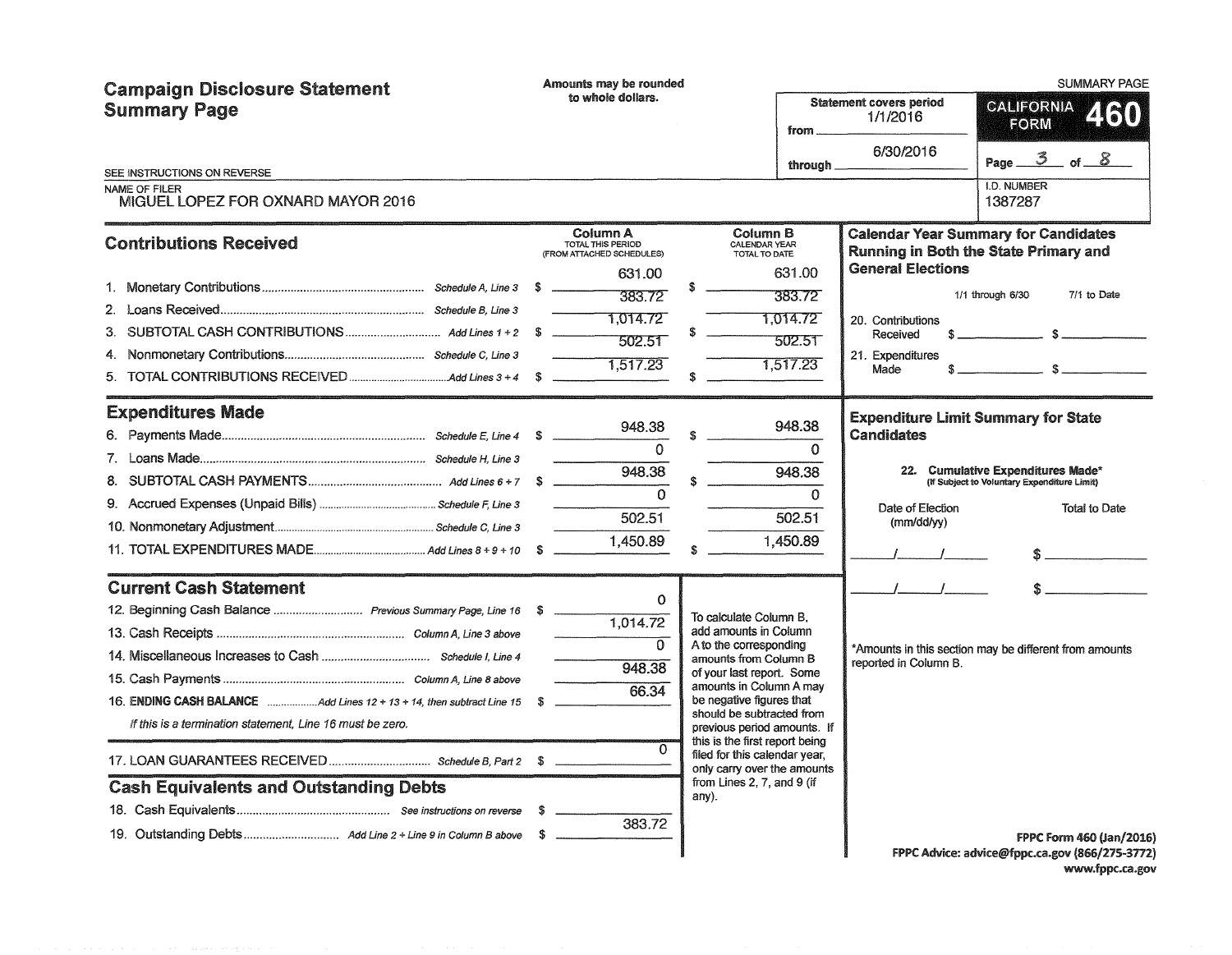| <b>Schedule A</b><br><b>Monetary Contributions Received</b>                                    |                                                                                                                                             |                                                                          | Amounts may be rounded<br>to whole dollars.                                                         | <b>Statement covers period</b><br>from $\overline{\phantom{a}}$ | 1/1/2016                                                                | <b>SCHEDULE A</b><br><b>CALIFORNIA</b><br>2160<br>FORM |                                                                      |  |
|------------------------------------------------------------------------------------------------|---------------------------------------------------------------------------------------------------------------------------------------------|--------------------------------------------------------------------------|-----------------------------------------------------------------------------------------------------|-----------------------------------------------------------------|-------------------------------------------------------------------------|--------------------------------------------------------|----------------------------------------------------------------------|--|
| SEE INSTRUCTIONS ON REVERSE                                                                    |                                                                                                                                             |                                                                          |                                                                                                     | through _                                                       | 6/30/2016                                                               | Page                                                   | of $8$                                                               |  |
| <b>NAME OF FILER</b>                                                                           | MIGUEL LOPEZ FOR OXNARD MAYOR 2016                                                                                                          |                                                                          |                                                                                                     |                                                                 |                                                                         | I.D. NUMBER<br>1387287                                 |                                                                      |  |
| DATE<br><b>RECEIVED</b>                                                                        | FULL NAME, STREET ADDRESS AND ZIP CODE OF CONTRIBUTOR<br>(IF COMMITTEE, ALSO ENTER I.D. NUMBER)                                             | <b>CONTRIBUTOR</b><br>CODE *                                             | IF AN INDIVIDUAL, ENTER<br>OCCUPATION AND EMPLOYER<br>(IF SELF-EMPLOYED, ENTER NAME<br>OF BUSINESS) | <b>AMOUNT</b><br><b>RECEIVED THIS</b><br><b>PERIOD</b>          | <b>CUMULATIVE TO DATE</b><br><b>CALENDAR YEAR</b><br>(JAN. 1 - DEC. 31) |                                                        | PER ELECTION<br>TO DATE<br>(IF REQUIRED)                             |  |
| 6/18/16                                                                                        | <b>William Gallaher</b><br>1623 Santa Ynez Street<br>Ventura, CA 93001                                                                      | ิ∕2 IND<br>$\square$ COM<br>$\Box$ отн<br>$\Box$ PTY<br>$\square$ scc    | <b>Chief of Staff</b><br><b>County of Ventura</b>                                                   | 100.00                                                          | 100.00                                                                  |                                                        |                                                                      |  |
| 6/18/16                                                                                        | Eduardo M. Miranda<br>2600 Pyrite PI.<br>Oxnard, CA 93030                                                                                   | <b>MIND</b><br>$\Box$ COM<br>$\Box$ OTH<br>$\Box$ PTY<br>$\square$ scc   | <b>Police Commander</b><br>City of Oxnard                                                           | 250.00                                                          | 250.00                                                                  |                                                        |                                                                      |  |
| 6/20/16                                                                                        | Barbara L. Ortiz<br>238 San Clemente St.<br>Santa Barbara, CA 93109-2132                                                                    | <b>ZIND</b><br>$\square$ COM<br>□отн<br>$\Box$ PTY<br>$\square$ scc      | Retired                                                                                             | 100.00                                                          | 100.00                                                                  |                                                        |                                                                      |  |
|                                                                                                |                                                                                                                                             | $\square$ IND<br>$\Box$ COM<br>$\Box$ OTH<br>$\Box$ PTY<br>$\square$ scc |                                                                                                     |                                                                 |                                                                         |                                                        |                                                                      |  |
|                                                                                                |                                                                                                                                             | <b>TIND</b><br>$\Box$ COM<br>Потн<br>$\Box$ PTY<br>$\square$ SCC         |                                                                                                     |                                                                 |                                                                         |                                                        |                                                                      |  |
|                                                                                                |                                                                                                                                             |                                                                          | <b>SUBTOTAL \$</b>                                                                                  | 450.00                                                          |                                                                         |                                                        |                                                                      |  |
| <b>Schedule A Summary</b><br>1. Amount received this period - itemized monetary contributions. |                                                                                                                                             |                                                                          |                                                                                                     |                                                                 |                                                                         | *Contributor Codes<br>IND - Individual                 | COM - Recipient Committee<br>(other than PTY or SCC)                 |  |
|                                                                                                | 2. Amount received this period – unitemized monetary contributions of less than \$100 \$                                                    |                                                                          |                                                                                                     | 181.00                                                          | OTH - Other (e.g., business entity)<br><b>PTY</b> - Political Party     |                                                        |                                                                      |  |
|                                                                                                | 3. Total monetary contributions received this period.<br>(Add Lines 1 and 2. Enter here and on the Summary Page, Column A, Line 1.)TOTAL \$ |                                                                          |                                                                                                     | 631.00                                                          |                                                                         |                                                        | SCC - Small Contributor Committee<br><b>FPPC Form 460 (Jan/2016)</b> |  |

FPPC Advice: advice@fppc.ca.gov (866/275-3772) www.fppc.ca.gov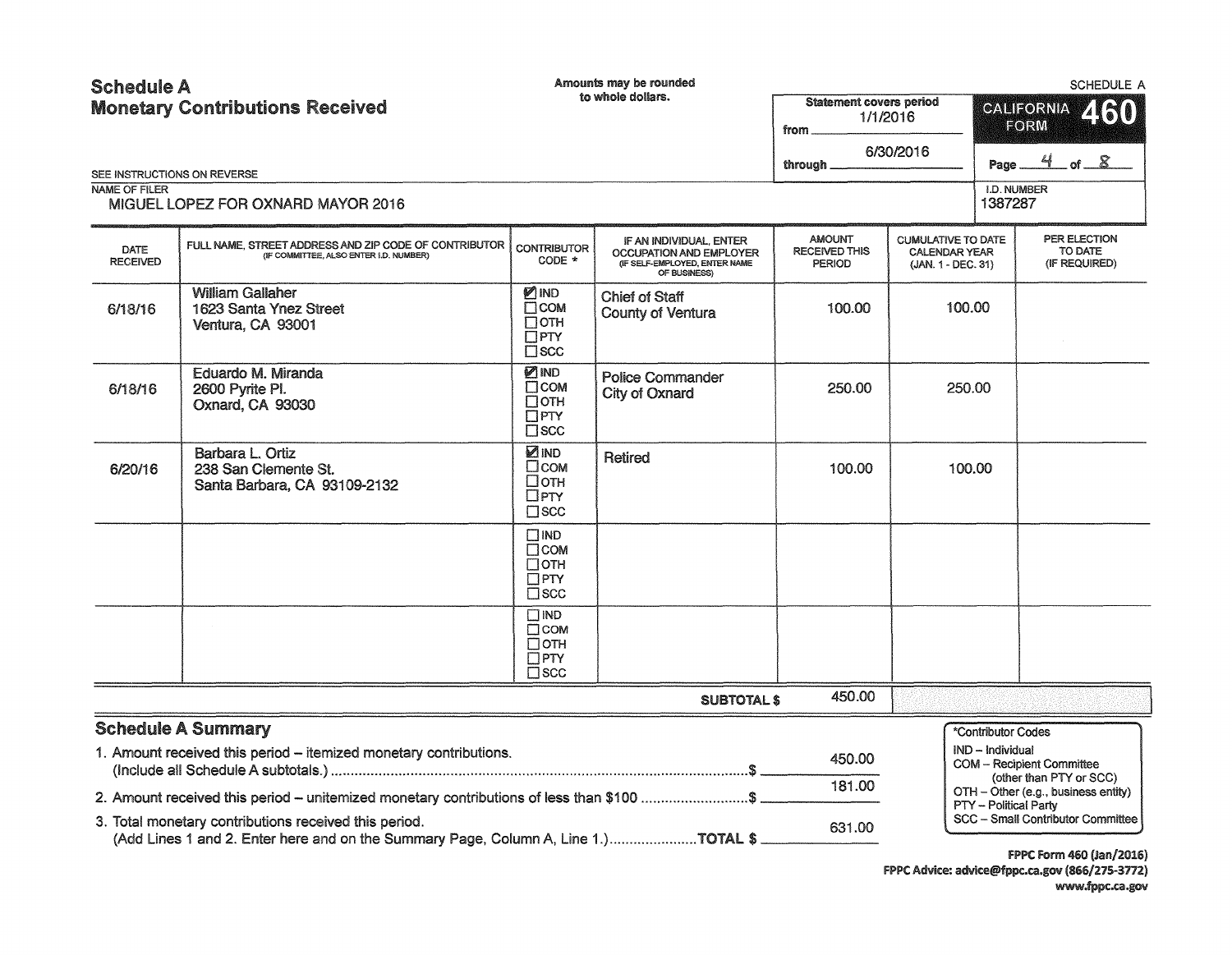| <b>Schedule B - Part 1</b>                                                                                                                                                                                  | Amounts may be rounded                                                                                     |                                                                                |                                                               |                                                         |                                                                           | <b>SCHEDULE B - PART 1</b>                           |                                                                                                                                                   |                                                                                   |
|-------------------------------------------------------------------------------------------------------------------------------------------------------------------------------------------------------------|------------------------------------------------------------------------------------------------------------|--------------------------------------------------------------------------------|---------------------------------------------------------------|---------------------------------------------------------|---------------------------------------------------------------------------|------------------------------------------------------|---------------------------------------------------------------------------------------------------------------------------------------------------|-----------------------------------------------------------------------------------|
| <b>Loans Received</b>                                                                                                                                                                                       | <b>Statement covers period</b><br>to whole dollars.<br>1/1/2016<br>from.                                   |                                                                                |                                                               |                                                         |                                                                           | <b>CALIFORNIA</b><br>EORM                            |                                                                                                                                                   |                                                                                   |
| SEE INSTRUCTIONS ON REVERSE                                                                                                                                                                                 |                                                                                                            |                                                                                |                                                               |                                                         | through                                                                   | 6/30/2016                                            | $\mathcal{L}$<br>Page _                                                                                                                           | S<br>of.                                                                          |
| <b>NAME OF FILER</b>                                                                                                                                                                                        |                                                                                                            |                                                                                |                                                               |                                                         |                                                                           |                                                      | I.D. NUMBER                                                                                                                                       |                                                                                   |
| MIGUEL LOPEZ FOR OXNARD MAYOR 2016                                                                                                                                                                          |                                                                                                            |                                                                                |                                                               |                                                         |                                                                           |                                                      | 1387287                                                                                                                                           |                                                                                   |
| FULL NAME, STREET ADDRESS AND ZIP CODE<br>OF LENDER<br>(IF COMMITTEE, ALSO ENTER I.D. NUMBER)                                                                                                               | IF AN INDIVIDUAL, ENTER<br>OCCUPATION AND EMPLOYER<br>(IF SELF-EMPLOYED, ENTER<br><b>NAME OF BUSINESS)</b> | (a)<br>OUTSTANDING<br><b>BALANCE</b><br><b>BEGINNING THIS</b><br><b>PERIOD</b> | 76)<br><b>AMOUNT</b><br><b>RECEIVED THIS</b><br><b>PERIOD</b> | (c)<br><b>AMOUNT PAID</b><br>OR FORGIVEN<br>THIS PERIOD | OUTSTANDING<br><b>BALANCE AT</b><br><b>CLOSE OF THIS</b><br><b>PERIOD</b> | ভ্য<br><b>INTEREST</b><br><b>PAID THIS</b><br>PERIOD | īΠ<br><b>ORIGINAL</b><br>AMOUNT OF<br>LOAN                                                                                                        | ัด)<br><b>CUMULATIVE</b><br><b>CONTRIBUTIONS</b><br>TO DATE                       |
| <b>Elizabeth Botello</b><br>1561 Windsor Way<br>Oxnard, CA 93035                                                                                                                                            | Teacher<br><b>Oxnard Union High</b><br><b>School District</b>                                              |                                                                                |                                                               | $\Box$ Paid<br>\$_                                      | $\mathbf 0$<br>176.69                                                     | $\Omega$<br>RATE                                     | 176.69                                                                                                                                            | <b>CALENDAR YEAR</b><br>176.69                                                    |
| <b>DI IND</b><br>$\Box$ COM $\Box$ OTH $\Box$ PTY<br>$\Box$ scc                                                                                                                                             |                                                                                                            | $\mathbf 0$                                                                    | 176.69                                                        | $\Box$ FORGIVEN                                         | 0<br>DATE DUE                                                             | 0                                                    | 6/14/16<br>DATE INCURRED                                                                                                                          | PER ELECTION <sup>#4</sup>                                                        |
| <b>Miguel Lopez</b><br>1237 S. Victoria Ave. #191<br>Oxnard, CA 93035                                                                                                                                       | <b>Director</b><br>University of California<br>Santa Barbara (UCSB)                                        |                                                                                |                                                               | $\Box$ PAID<br>\$.<br>$\square$ FORGIVEN                | $\mathbf 0$<br>207.03                                                     | 0<br><b>RATE</b>                                     | 207.03                                                                                                                                            | <b>CALENDAR YEAR</b><br>207.03<br>PER ELECTION <sup>**</sup>                      |
| <sup>T</sup> ⊠ IND<br>$\Box$ COM $\Box$ OTH $\Box$ PTY<br>$\Box$ scc                                                                                                                                        |                                                                                                            | 0<br>\$.                                                                       | 207.03                                                        |                                                         | $\Omega$<br>DATE DUE                                                      | $\Omega$                                             | 6/21/16<br>DATE INCURRED                                                                                                                          |                                                                                   |
|                                                                                                                                                                                                             |                                                                                                            |                                                                                |                                                               | <b>T</b> PAID<br>$$ -$<br><b>TT</b> FORGIVEN            |                                                                           | RATE                                                 |                                                                                                                                                   | <b>CALENDAR YEAR</b><br>PER ELECTION**                                            |
| ™ ⊡ <sup>1</sup><br>$\Box$ COM $\Box$ OTH $\Box$ PTY $\Box$ SCC                                                                                                                                             |                                                                                                            |                                                                                |                                                               |                                                         | DATE DUE                                                                  |                                                      | DATE INCURRED                                                                                                                                     |                                                                                   |
|                                                                                                                                                                                                             |                                                                                                            | SUBTOTALS \$                                                                   | 383.72 \$                                                     |                                                         | 0 <sub>s</sub><br>383.72 \$                                               | $\Omega$                                             |                                                                                                                                                   |                                                                                   |
| <b>Schedule B Summary</b>                                                                                                                                                                                   |                                                                                                            |                                                                                |                                                               |                                                         |                                                                           | (Enter (e) on<br>Schedule E. Line 3)                 |                                                                                                                                                   |                                                                                   |
| (Total Column (b) plus unitemized loans of less than \$100.)                                                                                                                                                |                                                                                                            |                                                                                |                                                               |                                                         | 383.72                                                                    |                                                      |                                                                                                                                                   |                                                                                   |
| (Total Column (c) plus loans under \$100 paid or forgiven.)<br>(Include loans paid by a third party that are also itemized on Schedule A.)<br>Enter the net here and on the Summary Page, Column A, Line 2. |                                                                                                            |                                                                                |                                                               |                                                         | 0<br>383.72<br>(May be a negative number)                                 |                                                      | <b>†Contributor Codes</b><br>IND - Individual<br><b>COM - Recipient Committee</b><br>OTH - Other (e.g., business entity)<br>PTY - Political Party | (other than PTY or SCC)<br>SCC - Small Contributor Committee                      |
| *Amounts forgiven or paid by another party also must be reported on Schedule A.<br>** If required.                                                                                                          |                                                                                                            |                                                                                |                                                               |                                                         |                                                                           |                                                      |                                                                                                                                                   | <b>FPPC Form 460 (Jan/2016)</b><br>FPPC Advice: advice@fppc.ca.gov (866/275-3772) |

 $\sim$ 

www.fppc.ca.gov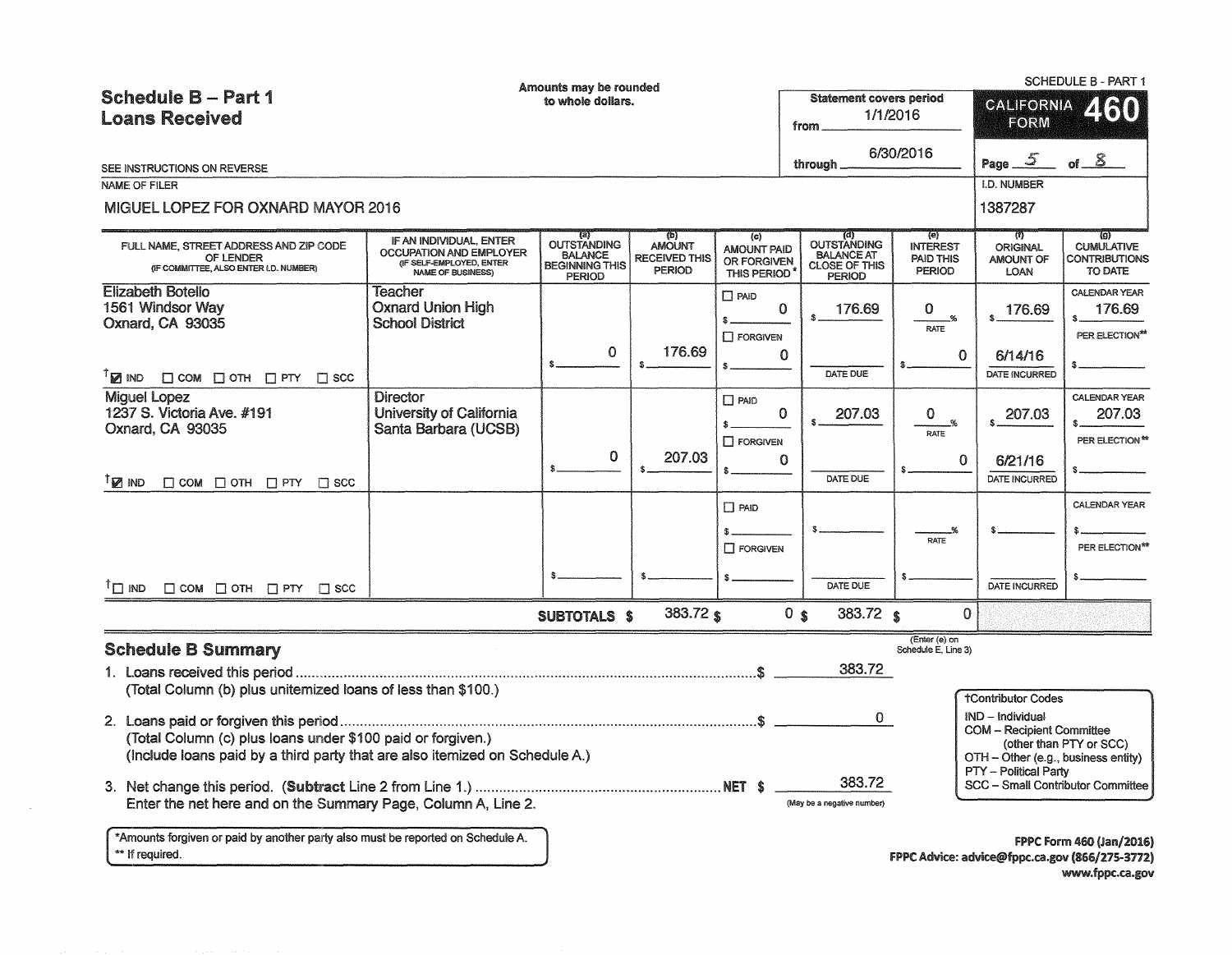| <b>Schedule C</b><br><b>Nonmonetary Contributions Received</b> |                                                                                                    | Amounts may be rounded<br>to whole dollars.                                 |                                                                                                            |                                                   | <b>Statement covers period</b><br>1/1/2016<br>from. |                                        |                                                                | SCHEDULE C<br><b>CALIFORNIA</b><br>460<br><b>HORM</b>                           |                                          |  |
|----------------------------------------------------------------|----------------------------------------------------------------------------------------------------|-----------------------------------------------------------------------------|------------------------------------------------------------------------------------------------------------|---------------------------------------------------|-----------------------------------------------------|----------------------------------------|----------------------------------------------------------------|---------------------------------------------------------------------------------|------------------------------------------|--|
|                                                                | SEE INSTRUCTIONS ON REVERSE                                                                        |                                                                             |                                                                                                            |                                                   | through                                             | 6/30/2016                              |                                                                | Page.                                                                           | 6<br>$-$ of $ \mathcal{S}$               |  |
| NAME OF FILER                                                  |                                                                                                    |                                                                             |                                                                                                            |                                                   |                                                     |                                        |                                                                | I.D. NUMBER                                                                     |                                          |  |
|                                                                | MIGUEL LOPEZ FOR OXNARD MAYOR 2016                                                                 |                                                                             |                                                                                                            |                                                   |                                                     |                                        |                                                                | 1387287                                                                         |                                          |  |
| <b>DATE</b><br><b>RECEIVED</b>                                 | FULL NAME, STREET ADDRESS AND<br>ZIP CODE OF CONTRIBUTOR<br>(IF COMMITTEE, ALSO ENTER I.D. NUMBER) | <b>CONTRIBUTOR</b><br>CODE *                                                | IF AN INDIVIDUAL, ENTER<br>OCCUPATION AND EMPLOYER<br>(IF SELF-EMPLOYED, ENTER<br><b>NAME OF BUSINESS)</b> | <b>DESCRIPTION OF</b><br><b>GOODS OR SERVICES</b> |                                                     | AMOUNT/<br><b>FAIR MARKET</b><br>VALUE |                                                                | <b>CUMULATIVE TO</b><br><b>DATE</b><br><b>CALENDAR YEAR</b><br>(JAN 1 - DEC 31) | PER ELECTION<br>TO DATE<br>(IF REQUIRED) |  |
| 6/28/16                                                        | Eva E. Lopez<br>2541 Taffrail Ln.<br>Oxnard, CA 93035                                              | <b>MIND</b><br>$\Box$ COM<br>$\Box$ OTH<br>$\Box$ PTY<br>$\square$ SCC      | <b>Retired</b>                                                                                             | Supplies for<br>Candidacy<br>Launch               |                                                     | 197.04                                 |                                                                | 197.04                                                                          |                                          |  |
| 6/29/16                                                        | Eva E. Lopez<br>2541 Taffrail Ln.<br>Oxnard, CA 93035                                              | <b>MIND</b><br>$\Box$ COM<br>$\Box$ OTH<br>$\Box$ PTY<br>$\square$ SCC      | Retired                                                                                                    | <b>Campaign Shirts</b>                            |                                                     | 274.00                                 |                                                                | 471.04                                                                          |                                          |  |
|                                                                |                                                                                                    | $\square$ IND<br>$\Box$ COM<br>$\Box$ OTH<br>$\square$ PTY<br>$\square$ SCC |                                                                                                            |                                                   |                                                     |                                        |                                                                |                                                                                 |                                          |  |
|                                                                |                                                                                                    | $\Box$ IND<br>$\Box$ COM<br>$\Box$ OTH<br>$\Box$ PTY<br>$\square$ SCC       |                                                                                                            |                                                   |                                                     |                                        |                                                                |                                                                                 |                                          |  |
|                                                                | Attach additional information on appropriately labeled continuation sheets.                        |                                                                             |                                                                                                            | <b>SUBTOTAL \$</b>                                |                                                     | 471.04                                 |                                                                |                                                                                 |                                          |  |
|                                                                | <b>Schedule C Summary</b><br>1. Amount received this period - itemized nonmonetary contributions.  |                                                                             |                                                                                                            |                                                   |                                                     | 471.04                                 |                                                                | *Contributor Codes<br>IND - Individual                                          | <b>COM</b> - Recipient Committee         |  |
|                                                                |                                                                                                    |                                                                             |                                                                                                            |                                                   |                                                     | 31.47                                  | (other than PTY or SCC)<br>OTH - Other (e.g., business entity) |                                                                                 |                                          |  |
|                                                                | 3. Total nonmonetary contributions received this period.                                           |                                                                             |                                                                                                            |                                                   |                                                     | EOO FA                                 |                                                                | <b>PTY</b> - Political Party                                                    | SCC - Small Contributor Committee        |  |

3. Total nonmonetary contributions received this period.<br>602.51 (Add Lines 1 and 2. Enter here and on the Summary Page, Column A, Lines 4 and 10.) .................... TOTAL \$

FPPC Form 460 (Jan/2016) FPPC Advice: advice@fppc.ca.gov (866/275-3772) www.fppc.ca.gov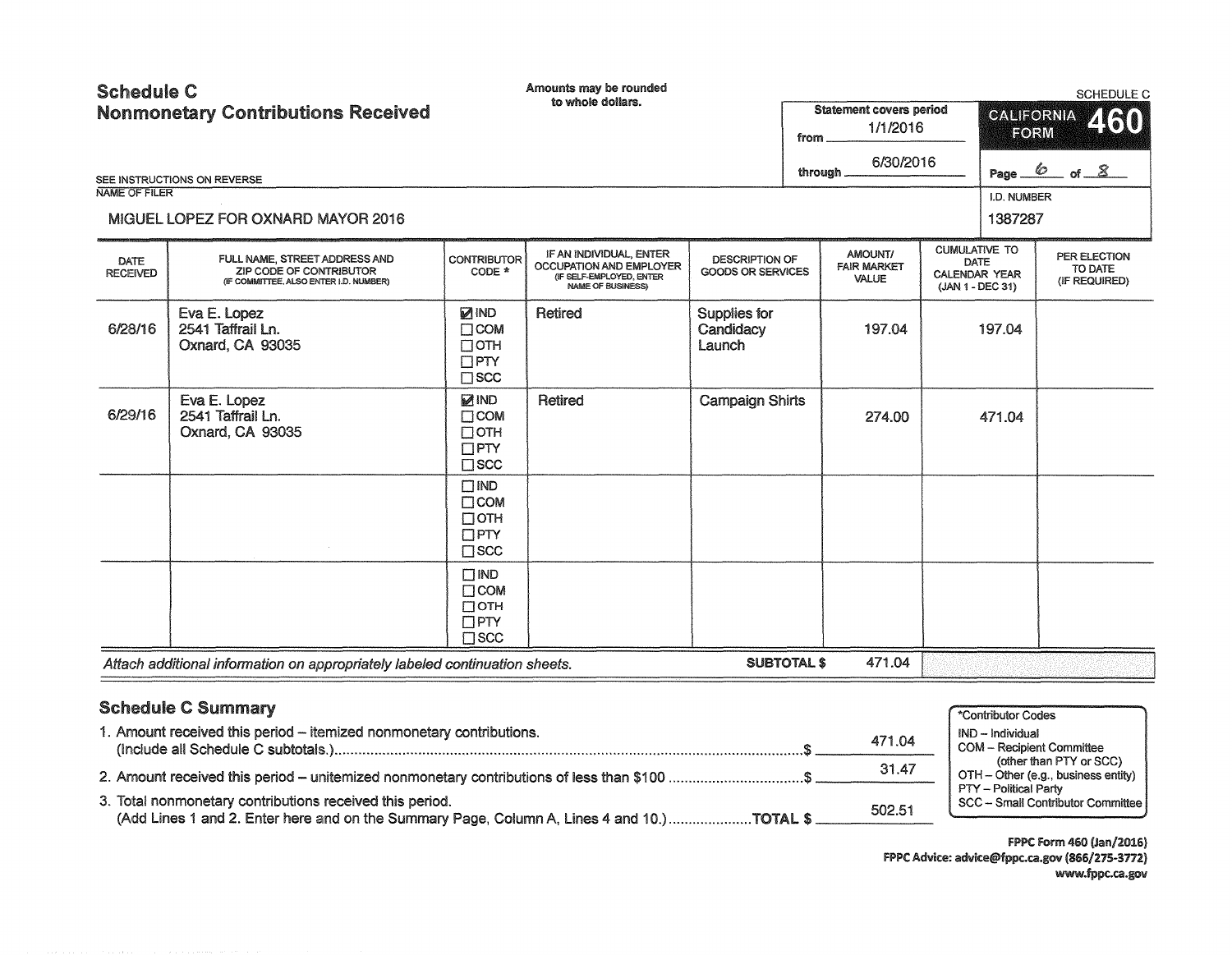| <b>Schedule E</b><br><b>Payments Made</b><br>SEE INSTRUCTIONS ON REVERSE | Amounts may be rounded<br>to whole dollars. |  | <b>SCHEDULE E</b><br>460<br>CALIFORNIA<br>EORM<br>Page.<br>of __ |
|--------------------------------------------------------------------------|---------------------------------------------|--|------------------------------------------------------------------|
| NAME OF FILER<br>MIGUEL LOPEZ FOR OXNARD MAYOR 2016                      |                                             |  | <b>I.D. NUMBER</b><br>1387287                                    |

## CODES: If one of the following codes accurately describes the payment, you may enter the code. Otherwise, describe the payment.

- CMP campaign paraphernalia/misc. <br>CMS campaign consultants (CMS campaign consultants) CMS campaign consultants and production costs extending to
	-
- CNS campaign consultants (CNS campaign consultants and meetings and appearances and appearances contributions<br>CTB contribution (explain nonmonetary)\* CTC office expenses contributions contributions contributions contributi
- explain (explain nonmonetary)\* The office expenses CVC civic donations<br>CVC civic donations campaign workerstanding workerstanding expenses
	-
	-
	-
	-
- LEG legal defense **PRO** professional services (legal, accounting)
- UT campaign literature and mailings PRT print ads WEB information technology costs (internet, e-mail)
- 
- 
- 
- PET petition circulating example TEL t.v. or cable airtime and production costs<br>PHO phone banks PHO phone airson contract travel, lodging, and meals
- FIL candidate filing/ballot fees example and the phone banks PHO phone banks TRC candidate travel, lodging, and meals<br>POL polling and survey research TRS staff/spouse travel, lodging, and meal
- FND fundraising events **POL polling and survey research** TRS staff/spouse travel, lodging, and meals
- IND independent expenditure supporting/opposing others (explain)\* POS postage, delivery and messenger services TSF transfer between committees of the same candidate/sponsor<br>LEG legal defense expenditure supporting/opposing
	-
- NAME AND ADDRESS OF PAYEE (IF COMMITTEE, ALSO ENTER I.D. NUMBER) CODE OR DESCRIPTION OF PAYMENT AMOUNT PAID The Home Depot<br>401 W. Esplanade Dr. <sup>401</sup>W. Esplanade Dr. MTG 106.92 Oxnard, CA <sup>93036</sup> **Rabobank** 155 S. A Street 100.00 Oxnard, CA 93030 **Costco Wholesale** 2001 East Ventura Blvd. 197.04 and the state of the state of the state of the state of the state of the state of the state of the state of the state of the state of the state of the state of the state of the state of the s Oxnard, CA 93030 \* Payments that are contributions or independent expenditures must also be summarized on Schedule D. Summarized on Schedule D.

## Schedule E Summary

|                                                                                                                             | 677.96 |
|-----------------------------------------------------------------------------------------------------------------------------|--------|
|                                                                                                                             | 270.42 |
|                                                                                                                             |        |
|                                                                                                                             |        |
| 4. Total payments made this period. (Add Lines 1, 2, and 3. Enter here and on the Summary Page, Column A, Line 6.) TOTAL \$ | 948.38 |

FPPC Form 460 (Jan/2016) FPPC Advice: advice@fppc.ca.gov (866/275-3772) www.fppc.ca.gov